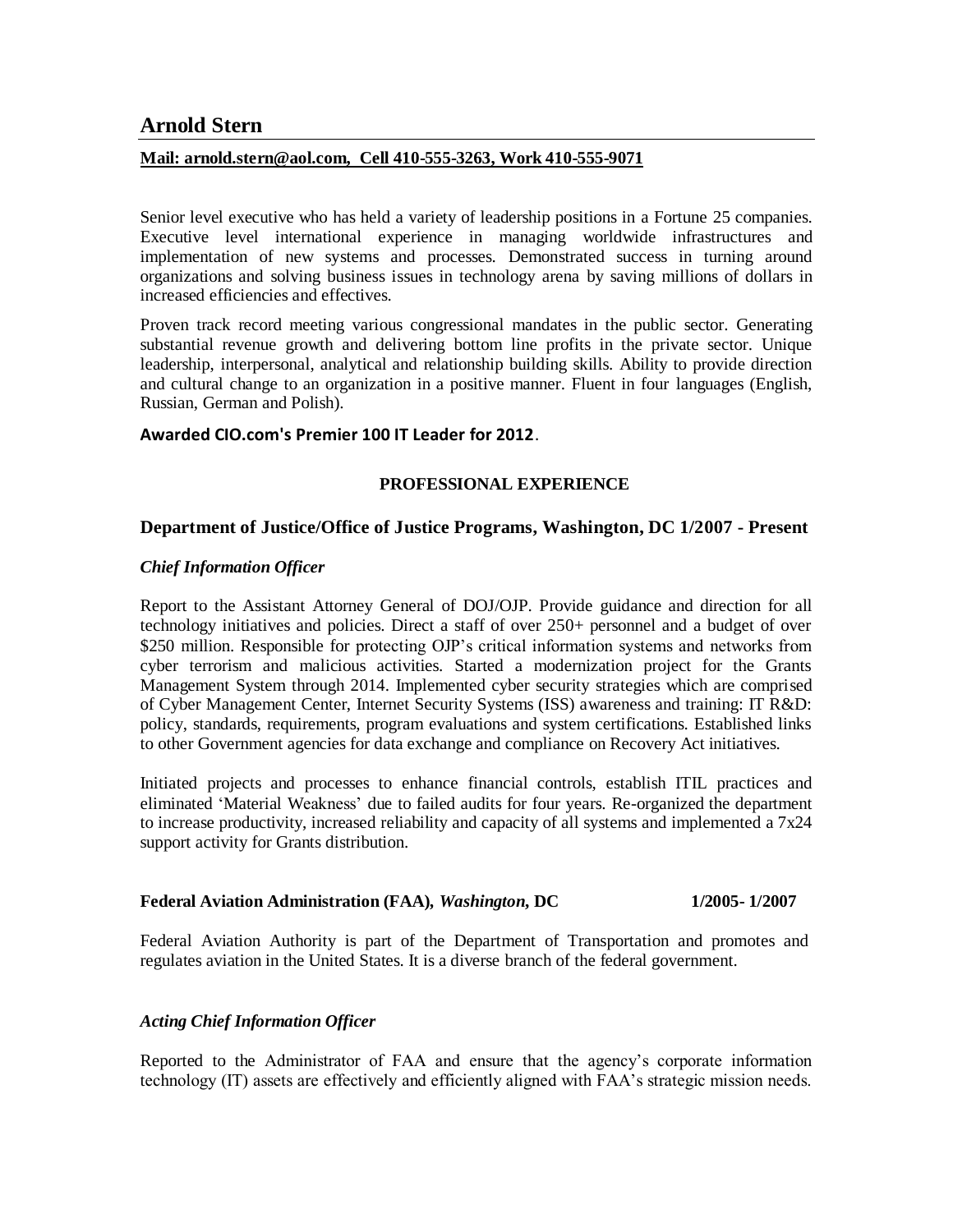Provide guidance and corporate direction to lead the agency in a visionary, collaborative, and stakeholder-focused manner to leverage IT resources in order to improve business processes in accomplishing the agency mission. In this capacity, lead and direct agency-wide planning and policy development for information technology; oversee IT investments; lead the establishment of world-class software and information systems engineering methodologies and best practices.

Lead the establishment of an agency-wide data management strategy; and direct the agency's Information Systems Security (ISS) program to ensure that all information systems are protected from threats to integrity, availability, and confidentiality. Advises agency senior management on information management and technology issues and effectively represents FAA's interests before Congress, the Office of Secretary of Transportation, the Office of Management and Budget, and other Federal and state agencies and non-government agencies with respect to information technology matters. Build effective relationships with leaders in the information technology arena in the agency and other government departments.

# **Spherion Corporation, Fort Lauderdale, Florida 2001-2004**

Leader in the Staffing, Recruitment and Outsourcing industry. \$1.8 billion in annual revenues with over 700 branches and offices nationwide.

# *Vice President, Technology Services*

Responsible for redefining direction of the department, reorganizing functions, recruiting and training personnel, increasing systems reliability, stabilizing infrastructure, applications and supporting an ERP implementation. Directed a staff of 163 professional and a \$52 million budget.

- Directed the implementation of performance measurements, establishment of metrics, procedures and customer care processes, stabilizing infrastructure and setting strategic.
- Key member of an ERP steering committee. Provided business and technical direction to the conversion from legacy system to PeopleSoft for back/front office operations for over 500 branch locations.
- 'Department of The Year' award for cost savings and productivity enhancements.

# **The Coca-Cola Company, Atlanta, Georgia 1998-2001**

Manufacturer, distributor and marketer of soft drink concentrates and syrups. \$37 billion in annual revenue and present in 247 countries around the world.

# *Director, Information Technology and World Wide Support*

Responsible for directing five technology centers worldwide with a staff of 785 professional and an operating budget of \$187 million. Supported over 267 countries.

- Managed a \$51 million project to redesign the Global Network including IP, PKI and Global Secure Network Access with fail over to other centers in the world.
- Directed the successful deployment of SAP/R3 globally, Brussels, Paris, London, Ireland, Madrid, Hong Kong, Tokyo, South America and Africa.
- Restructured the global infrastructure organization to enable increase in service level to 24x7, reduced headcount by 143, improved processing time by 37% while decreasing salary and operating expenses by over 36% and budget by \$37 million.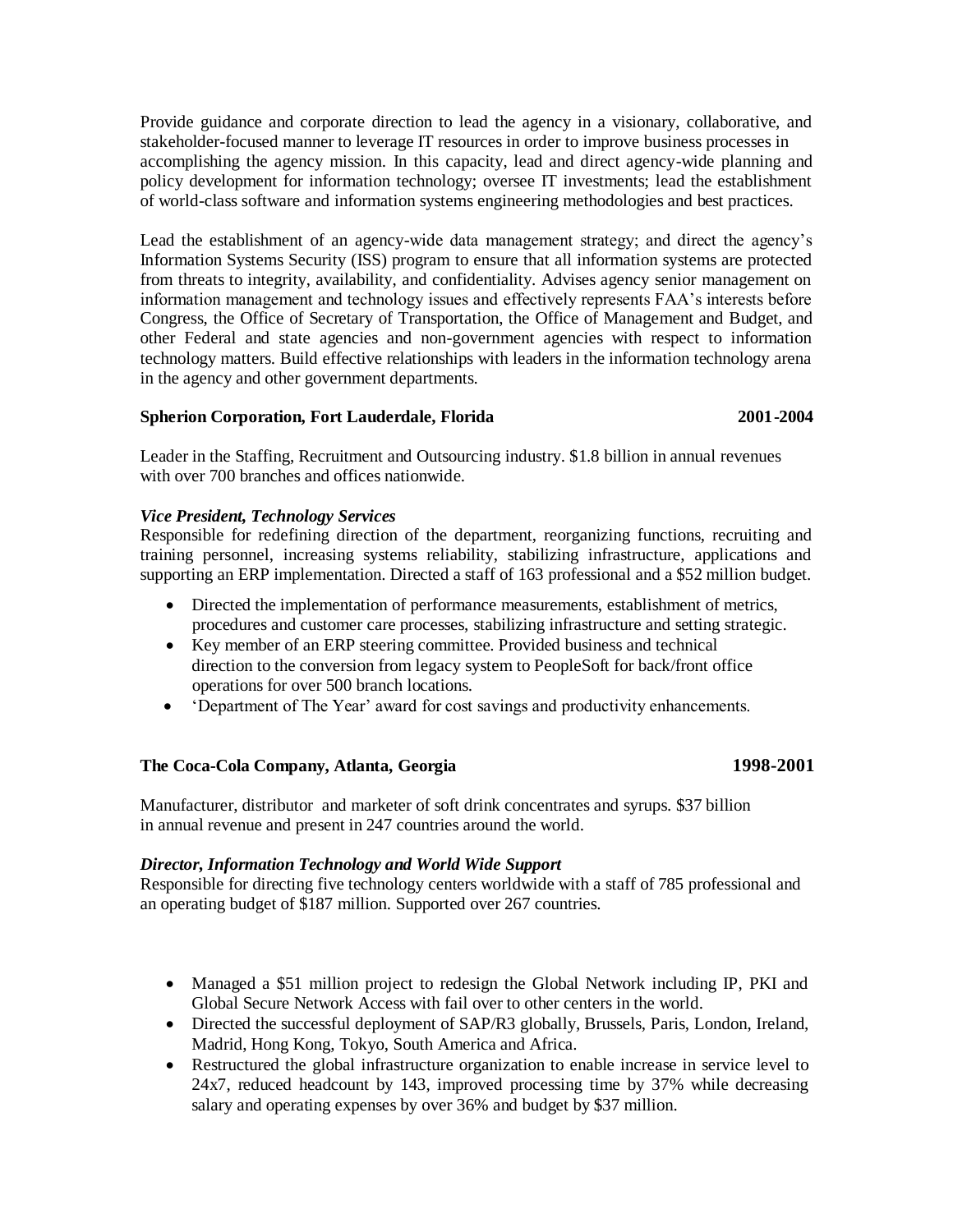Achieved corporate cost cutting objectives of \$58 million through downsizing, outsourcing and shared services implementation in Europe and US.

#### **AT&T Universal Card Services, Jacksonville, Florida 1995-1998**

Credit card division of AT&T. \$3 billion in annual revenue. Sold to Citibank in 1995.

#### *Vice President, Technology Services*

Responsible for directing and overseeing the infrastructure support for multi-state sites including customer care, communications, voice, desktops, software engineering and data mining. Directed a staff of 320 professionals with an annual budget of \$63 million. Reported to the CIO.

- Directed the development, design and prototype of Web based Smart Card System. The application enhanced the company's billing system saving over \$7 million.
- Re-engineered selected departments to gain efficiency which resulted in\$ 18 million in annual savings.
- Reduced credit card losses by over \$34 million by building a Data Mining function and optimizing business operations.

#### **Glaxo Wellcome, Plc., RTP, North Carolina 1993-1995**

Third largest Pharmaceutical with annual revenues over \$35 billion.

#### *Director, Technology Services*

Directed the worldwide technology and operations department activities of 120 professionals with a \$38 million budget. Achieved a budget reduction of 23% by re-deploying functions and asset swaps resulting in a \$6.5 million savings and increase in productivity by 28%. Reported to the global CIO.

# Nomura Securities, Inc. (NRI) New York, Tokyo 1986-1993

One of World's largest securities and brokerage firms, with operational centers in London, Hong Kong, Tokyo, New York and Sydney.

#### *Vice President- Director, Teleport Center*

Reported to the CEO in Tokyo. Recruited to build an Information Technology Infrastructure Worldwide. Hired all personnel and implemented processes to start production. Consulted to other Japanese Companies for Nomura consulting division. Designed and build three data centers in Staten Island, Tokyo and London. Implemented and developed an integrated trading, clearance, and settlement system (\$56 million project). Part of a team which build a trading floor and migrated operations from Water Street to World Financial Center.

#### **Ernst & Young, LLP, New York, New York 1982-1986**

# *Principal, Managing Consultant*

Management Consultant specializing in ROI for technology with senior level corporate management in the application of Information Technology issues for this Big four accounting and management consulting firm.